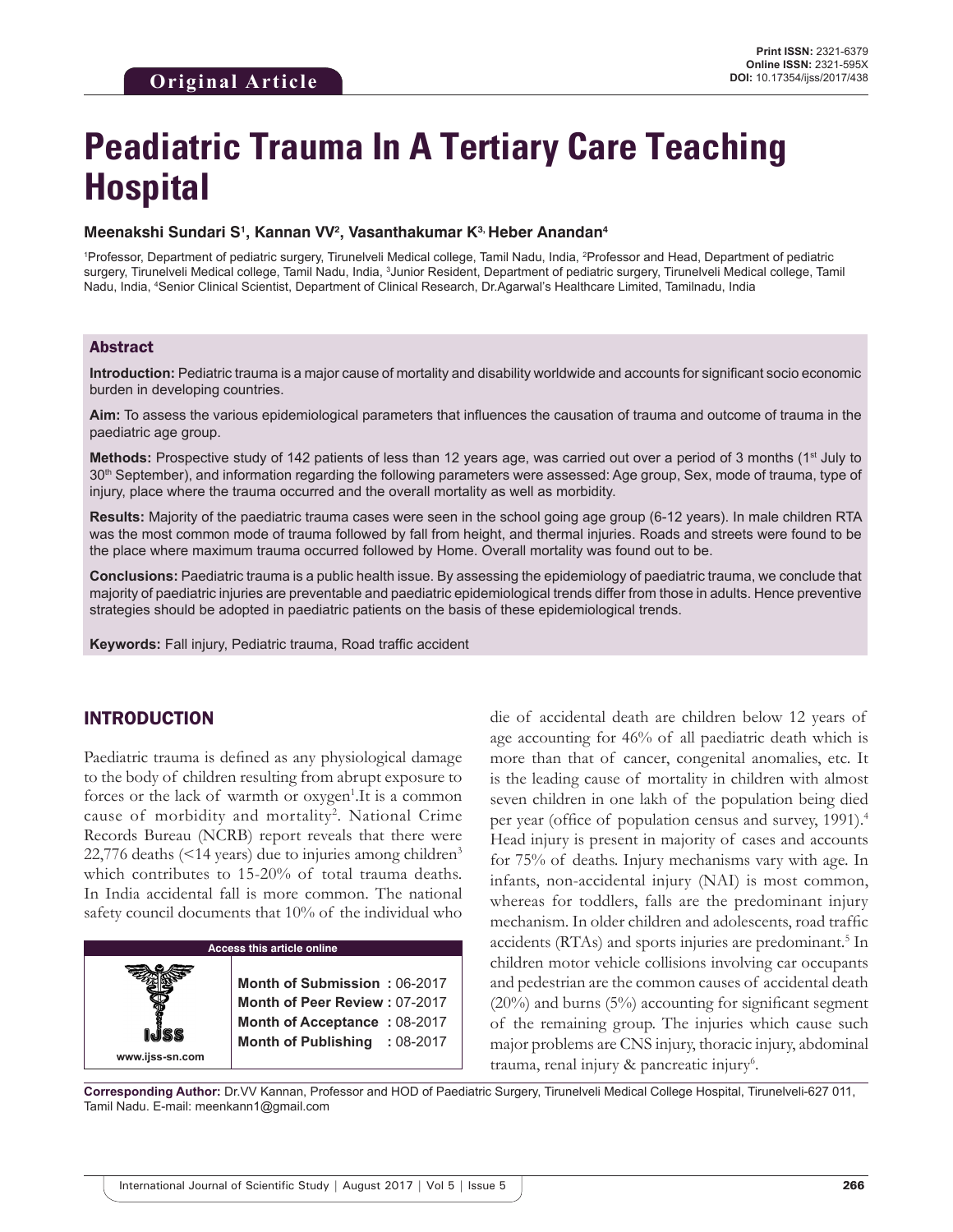Its management has improved considerably over the past 30 years; whilst there will always be some injuries incompatible with life, effective early care can significantly reduce the morbidity and mortality<sup>7</sup> Infall injuries, potential energy due to height is converted to kinetic energy under the influence of gravity and at impact some of this energy is imparted to the body and this results in injury.<sup>8</sup> Every organ system is involved in the pathophysiological response to burn injury and its magnitude is proportional to the extent of the cutaneous injury plateauing at approximately 60% Body Surface Area burn. Local cutaneous effects are influenced by the temperature of the wounding agent and the duration of contact.<sup>9</sup> Motor vehicle accidents with acceleration/deceleration forces result in a diffuse injury, whereas trauma produced by low velocity focal contact injuries will produce local injury.

Head injuries in young children result in special physiological response due to Structural differences in a thin, flexible and elastic skull capable of undergoing much deformation, open fontanelles and sutures, a large subarachnoid and extracellular space, immature developing brain, more water content of brain, incomplete myelination, low ratio of brain to CSF, low cerebral blood flow and cerebral metabolic rate for oxygen.<sup>10</sup>

Very few studies/data exists about the epidemiology of Paediatric trauma. Detailed assessment of epidemiology of Paediatric trauma cases help in its prevention and intervention at initial level to decrease the disability resulting from Paediatric injuries.

## **AIM**

To assess the various epidemiological parameters, pattern of trauma and type of injury that influence the causation of trauma as well as the consequent morbidity and mortality among the paediatric population.

## MATERIALS AND METHODS

This was a prospective study conducted at a tertiary care hospital over a period of three months. After getting the approval from the institutional ethical committee the study was commenced. A total of 142 patients (age up to 12 years) with the history of trauma admitted at the casualty ward in the period of  $(1^{st}$  July-30<sup>th</sup> September) were included. Age above 12 years was excluded from this study. Bites, drowning and poisoning cases were excluded from this study. A detailed history taking (from patients/relatives/ children) was done and all the patients were assured with regards to their age, sex, mode of trauma and mortality. The children were classified according to age as: Infants (upto1year), toddlers (1-3 years), Pre-school (3-6years) and school going children (6-12 years). Modes of trauma were divided into subgroups: Head injury, abdominal injury, thorax and bony injury. The places of trauma were divided into the following home, road/street, playground, school.

# RESULTS

In the period of two months, 142 paediatric patients have been admitted. School going children were the most commonly injured (58.45%). Males outnumbered females in a ratio of 2.3:1. (Table 1) Children mostly suffered from orthopedic injuries (46.96%). RTA (53.52%), followed by Accidental fall (33.80) and Burns (7.04%) were the most common mode of injury leading to paediatric trauma. (Table 2) In our study we found, Road/street to be the most common place of injury. The most common cause of injury among all traumatized children was Road Traffic Accident. It affected mostly school going children. (Table 3) Most fall injuries occurred at home followed by road/street. In home/playing area, common place of fall was from tree. Out of 76 children involved in RTA, 38.15% were pedestrians, 40.78% were passengers, and 21.05% were pillion riders. Out of total 10 thermal injury patients, 1 was infant, 2 patients belonged to the toddler age group, 3 were preschool & another 4 from school going age group. Thermal injury due to scalds (hot liquids) accounted for 60% and contact burns 40%. (Table 4) Out of the 142 patients admitted, 4 died (2.81%) - 3 Male and 1 female. Among the four deaths reported, 3 were from school going age group and one was infant. The cause for death was RTA with head injury in 2 cases and Major Burns with Sepsis in 2 cases Figures 1-3.

## **DISCUSSION**

Trauma should be considered as a disease and its accidental connotation to be rooted out. Hence more research on epidemiological factors related to the causing agent, host

| Table 1: Distribution of paediatric trauma cases |         |            |            |            |            |  |
|--------------------------------------------------|---------|------------|------------|------------|------------|--|
| <b>Sex differentiation</b>                       |         | Total (%)  |            |            |            |  |
|                                                  | $0 - 1$ | $1 - 3$    | $3 - 6$    | $6 - 12$   |            |  |
| Male                                             |         | 10         | 27         | 61         | 99 (69.71) |  |
| Female                                           |         |            | 13         | 22         | 43 (30.28) |  |
| Total $(n=142)$                                  | 3(2.11) | 16 (11.26) | 40 (28.16) | 83 (58.45) | $n = 142$  |  |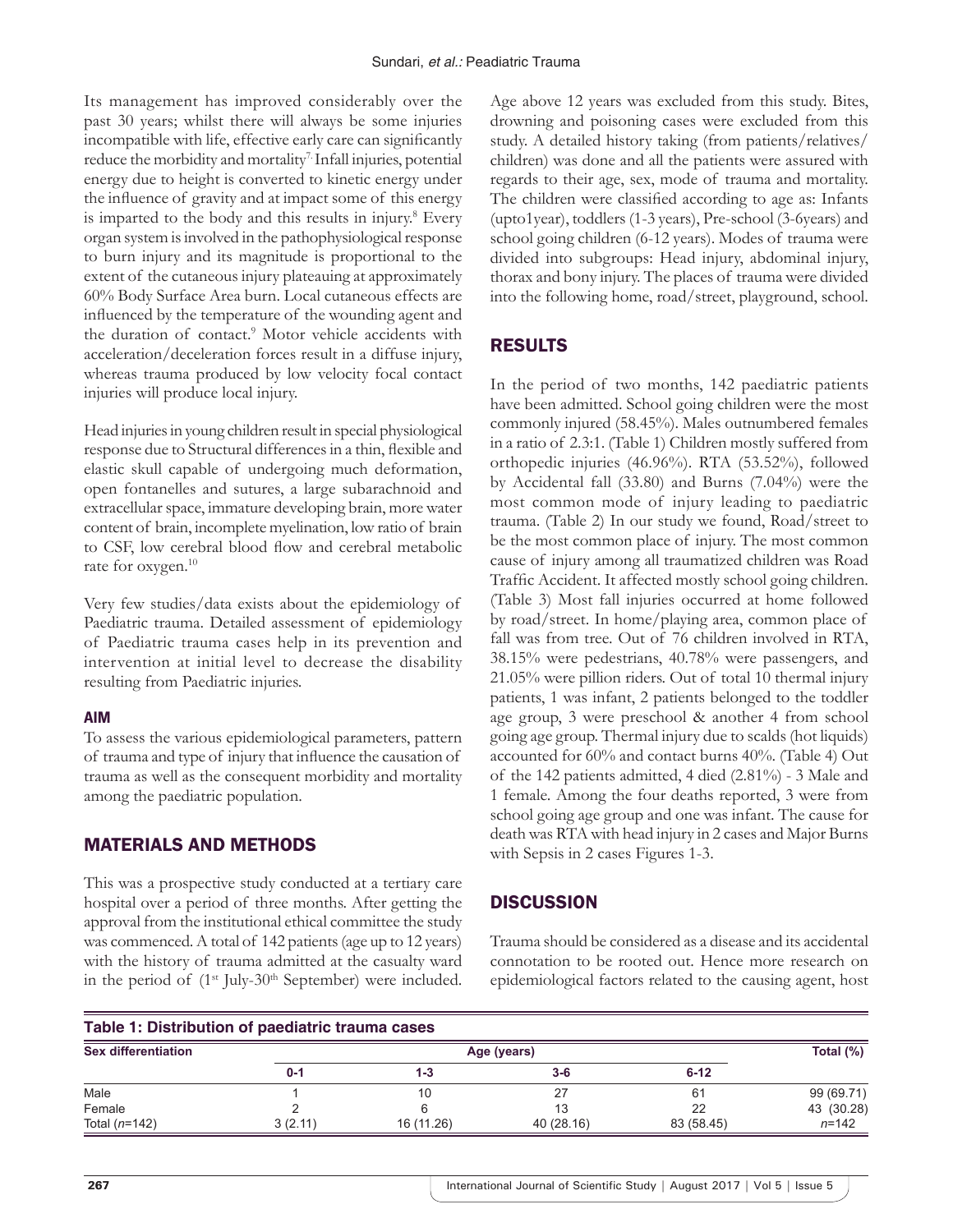| Table 2: Common modes of injury |            |  |  |  |
|---------------------------------|------------|--|--|--|
| <b>Modes of injury</b>          | Number (%) |  |  |  |
| $RTA(n=76)$                     |            |  |  |  |
| Pedestrian                      | 29 (38.15) |  |  |  |
| Passenger                       | 31 (40.78) |  |  |  |
| Pillion rider                   | 16 (21.05) |  |  |  |
| Rider (any vehicle)             |            |  |  |  |
| Burns $(n=10)$                  |            |  |  |  |
| Scalds                          | 6(60.00)   |  |  |  |
| Contact burns                   | 4(40.00)   |  |  |  |
| RTA: Road traffic accident      |            |  |  |  |

**Table 3: Distribution of paediatric trauma cases according to mode of injury**

| <b>Modes of</b> | Age (years) |         |                                           |          | Total (%)  |
|-----------------|-------------|---------|-------------------------------------------|----------|------------|
| <b>Injury</b>   | $0 - 1$     | $1 - 3$ | $3 - 6$                                   | $6 - 12$ |            |
| Accidental fall | 2           |         | 14                                        | 28       | 48 (33.80) |
| RTA*            |             | 9       | 24                                        | 41       | 76 (53.52) |
| Thermal injury  |             | 2       | 3                                         | 4        | 10(7.04)   |
| Assault         |             |         |                                           | 6        | 8(5.63)    |
|                 |             |         | 6 (4.92) 15 (10.56) 42 (29.57) 79 (55.63) |          | $n = 142$  |

RTA: Road traffic accident

| Table 4: Area involvement in RTA&fall injuries |             |         |         |          |            |
|------------------------------------------------|-------------|---------|---------|----------|------------|
| <b>Types of injury</b>                         | Age (years) |         |         |          | Total (%)  |
|                                                | $0 - 1$     | $1 - 3$ | $3 - 6$ | $6 - 12$ |            |
| Orthopedic                                     |             | 5       | 8       | 48       | 62 (46.96) |
| Head                                           | 3           | 8       | 12      | 19       | 42 (31.81) |
| Abdomen                                        | 2           | 3       | 4       | 8        | 17 (12.87) |
| Chest                                          |             |         | 2       | 4        | 8(6.06)    |
| Genital                                        |             | U       |         | 2        | 3(2.27)    |

and environment is required. This study was done for the above purpose. Prevalence of childhood trauma is high. Tandon et al<sup>11</sup> reported a prevalence of 14.2% and another study done at Naraingarh, India,<sup>12</sup> reported a prevalence of 5.5%. Many studies have been done from Bangladesh,<sup>13</sup> Iran,<sup>14</sup> Nigeria,<sup>15</sup> Thailand,<sup>16,17</sup> and Singapore<sup>18,19</sup> and from major Indian cities.20-23 These studies have found boys to be more commonly injured than girls. Home was found to be the most common place of injury, followed by road/street, with accidental falls being the most common mechanism of paediatric trauma. In our study too boys were more commonly hospitalized than girls, probably boys are given more freedom as well as free hand to work or play outside their homes and boys likes to explore the environment than girls. In our study male to female ratio was 2.3:1 which is similar to  $1.5$  to  $3:1^{\text{th}}$  is which reported in above studies.15,24, 25, School going children were the most common age group found to be affected in our study, which is also similar to that reported in other previous studies.<sup>14,25,23</sup> But in our study majority of injuries occurred at road/street followed by home. Studies from Ethiopia and Nigeria<sup>15, 26,</sup>  $27$  all found the home environment to be the most common



**Figure 1: A case of accidental fall (abdominal injury)**



**Figure 2: A case of road traffic accident**

place for a childhood injury to occur. In our study Road Traffic Accidents were the leading cause of trauma in all age groups, followed by fall injuries. In our study most of the victims of RTAs were passengers, followed by pedestrians.14, 28 In our study, a vast majority of burn injuries occurred from hot liquids followed by contact burn.29,30 In our study, mortality cases admitted in our hospital are from 6-12 years age group. Mortality due to RTA and thermal injuries were of equal incidence in our study.

## **CONCLUSION**

Differences in injury pattern and mortality exists between different age groups and High risk injury pattern can be identified by this study. This study gives an idea about the epidemiology of paediatric trauma, with 6-12 years age group found to be the most affected as well as the vulnerable with regards to overall mortality. Road/street was the most common place of injury, and RTAs were the most common mechanisms of injuries. We conclude